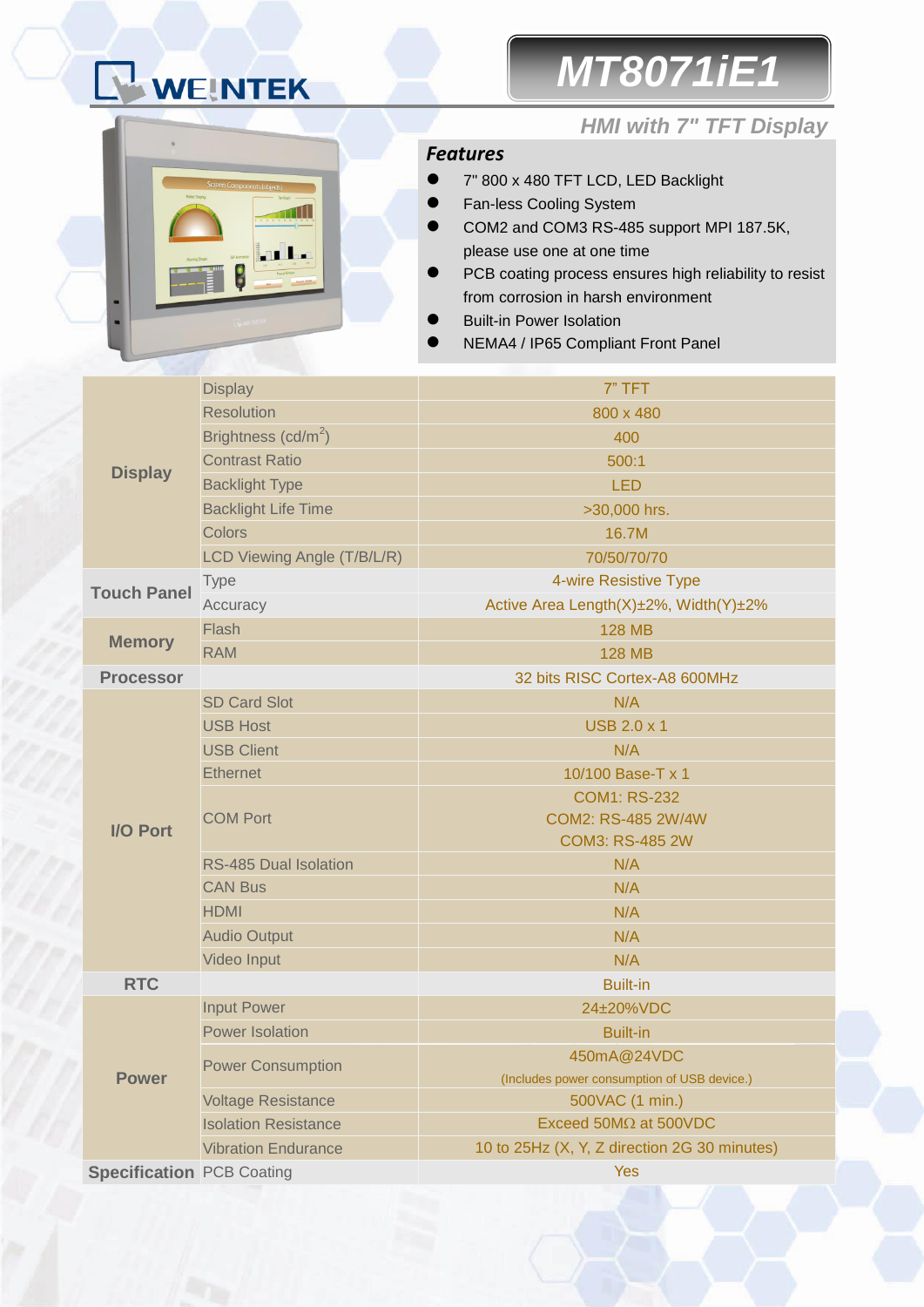### WEINTEK

### *MT8071iE1*

|                    | Enclosure                    | <b>Plastic</b>                                                     |  |
|--------------------|------------------------------|--------------------------------------------------------------------|--|
|                    | Dimensions WxHxD             | 200.3 x 146.3 x 34 mm                                              |  |
|                    | <b>Panel Cutout</b>          | 192 x 138 mm                                                       |  |
|                    | Weight                       | Approx. 0.6 kg                                                     |  |
|                    | <b>Mount</b>                 | Panel mount                                                        |  |
|                    | <b>Protection Structure</b>  | <b>NEMA4 / IP65 Compliant Front Panel</b>                          |  |
| <b>Environment</b> | <b>Storage Temperature</b>   | $-20^{\circ} \sim 60^{\circ}$ C ( $-4^{\circ} \sim 140^{\circ}$ F) |  |
|                    | <b>Operating Temperature</b> | $0^{\circ}$ ~ 50°C (32° ~ 122°F)                                   |  |
|                    | <b>Relative Humidity</b>     | $10\% \sim 90\%$ (non-condensing)                                  |  |
|                    | CE.                          | <b>CE</b> marked                                                   |  |
| <b>Certificate</b> | <b>ATEX</b>                  | ATEX Zone 2/22 Category 3 G/D                                      |  |
| <b>Software</b>    |                              | EasyBuilder Pro V4.10.04 or later versions                         |  |
|                    |                              |                                                                    |  |

#### *Dimensions*